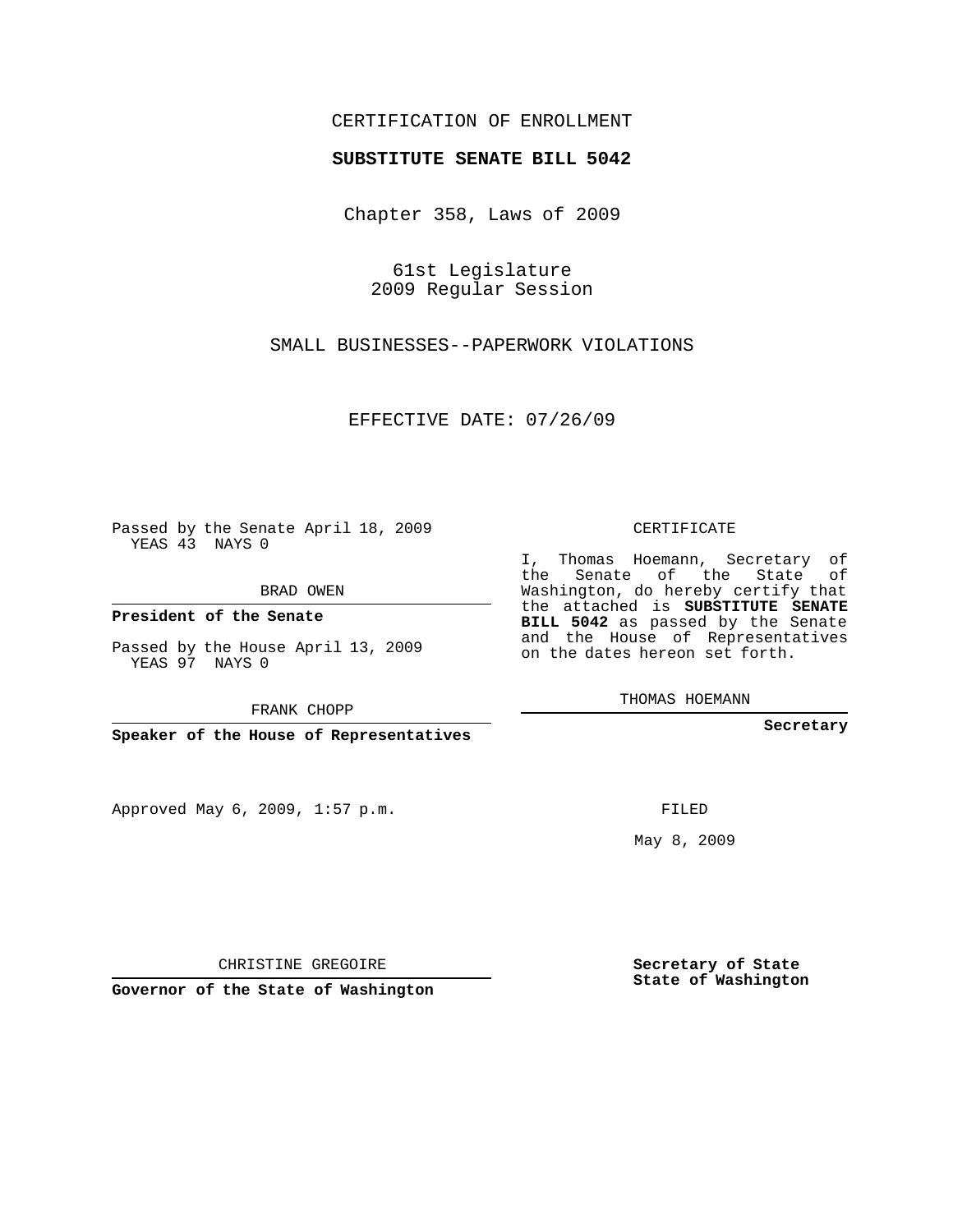# **SUBSTITUTE SENATE BILL 5042** \_\_\_\_\_\_\_\_\_\_\_\_\_\_\_\_\_\_\_\_\_\_\_\_\_\_\_\_\_\_\_\_\_\_\_\_\_\_\_\_\_\_\_\_\_

\_\_\_\_\_\_\_\_\_\_\_\_\_\_\_\_\_\_\_\_\_\_\_\_\_\_\_\_\_\_\_\_\_\_\_\_\_\_\_\_\_\_\_\_\_

### AS AMENDED BY THE HOUSE

Passed Legislature - 2009 Regular Session

### **State of Washington 61st Legislature 2009 Regular Session**

**By** Senate Economic Development, Trade & Innovation (originally sponsored by Senators Kilmer, Holmquist, Berkey, Schoesler, Kauffman, Marr, Rockefeller, Haugen, Eide, Kastama, Hatfield, Swecker, Tom, McAuliffe, Benton, Parlette, and Roach)

READ FIRST TIME 01/30/09.

 1 AN ACT Relating to first-time paperwork violations by small 2 businesses; and adding a new section to chapter 34.05 RCW.

3 BE IT ENACTED BY THE LEGISLATURE OF THE STATE OF WASHINGTON:

 4 NEW SECTION. **Sec. 1.** A new section is added to chapter 34.05 RCW 5 to read as follows:

 6 (1) Except as provided in subsection (3) of this section, agencies 7 shall waive any fines, civil penalties, or administrative sanctions for 8 first-time paperwork violations by a small business.

 (2) When an agency waives a fine, penalty, or sanction under this section, when possible it shall require the small business to correct the violation within a reasonable period of time, in a manner specified by the agency. If correction is impossible, no correction may be required and failure to correct is not grounds for reinstatement of fines, penalties, or sanctions under subsection (4)(b) of this section. (3) Exceptions to the waiver requirement of this section may be made for any of the following reasons:

17 (a) The agency head determines that the effect of the violation 18 presents a direct danger to the public health, results in a loss of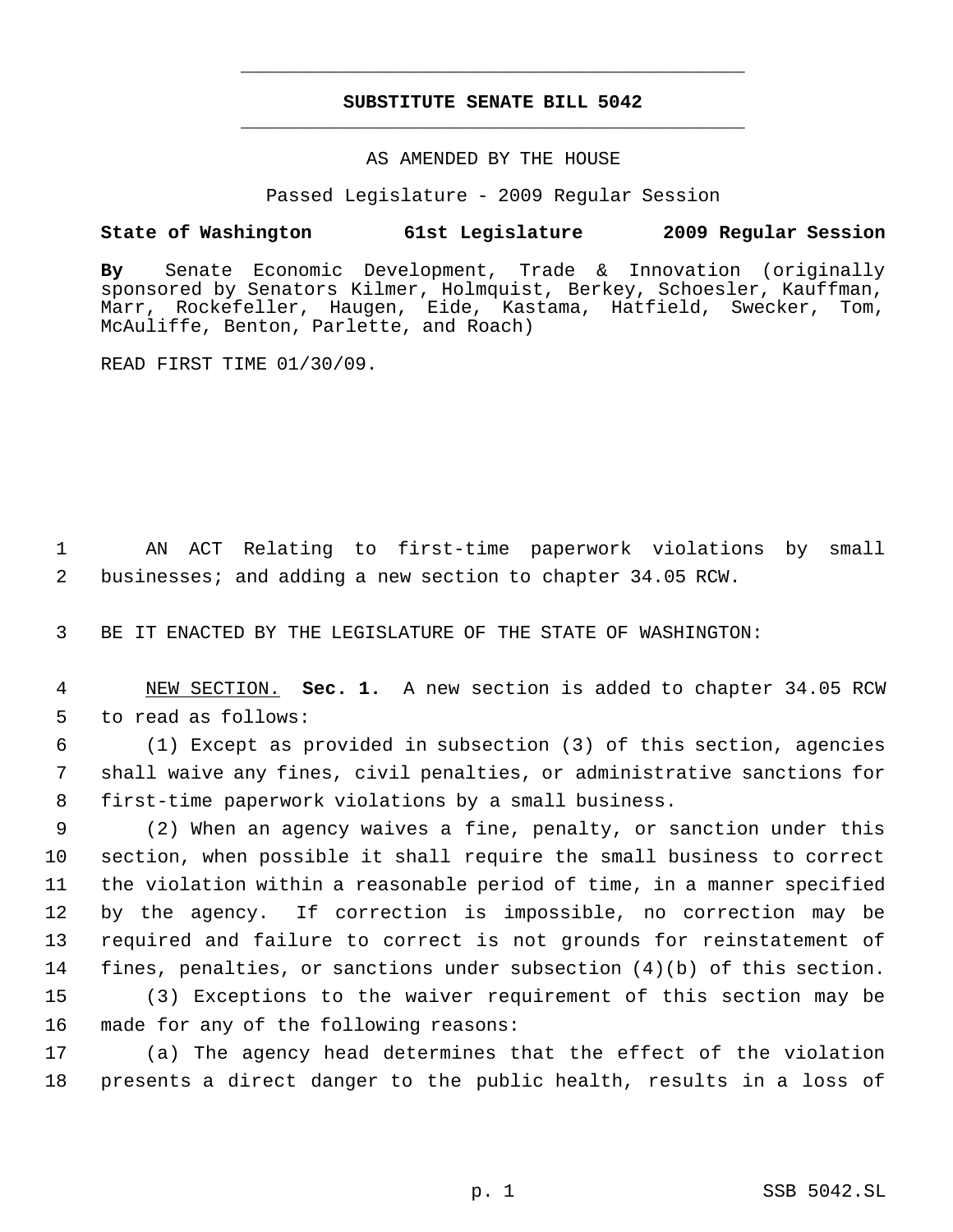income or benefits to an employee, poses a potentially significant threat to human health or the environment, or causes serious harm to the public interest;

 (b) The violation involves a small business knowingly or willfully engaging in conduct that may result in a felony conviction;

 (c) The violation is of a requirement concerning the assessment, collection, or administration of any tax, tax program, debt, revenue, receipt, a regulated entity's financial filings, or insurance rate or form filing;

 (d) The waiver is in conflict with federal law or program requirements, federal requirements that are a prescribed condition to the allocation of federal funds to the state, or the requirements for eligibility of employers in this state for federal unemployment tax 14 credits, as determined by the agency head;

 (e) The small business committing the violation previously violated a substantially similar paperwork requirement; or

 (f) The owner or operator of the small business committing the violation owns or operates, or owned or operated a different small business which previously violated a substantially similar paperwork requirement.

 (4)(a) Nothing in this section prohibits an agency from waiving fines, civil penalties, or administrative sanctions incurred by a small business for a paperwork violation that is not a first-time offense.

 (b) Any fine, civil penalty, or administrative sanction that is waived under this section may be reinstated and imposed in addition to any additional fines, penalties, or administrative sanctions associated with a subsequent violation for noncompliance with a substantially similar paperwork requirement, or failure to correct the previous violation as required by the agency under subsection (2) of this section.

 (5) Nothing in this section may be construed to diminish the responsibility for any citizen or business to apply for and obtain a permit, license, or authorizing document that is required to engage in a regulated activity, or otherwise comply with state or federal law.

 (6) Nothing in this section shall be construed to apply to small businesses required to provide accurate and complete information and documentation in relation to any claim for payment of state or federal